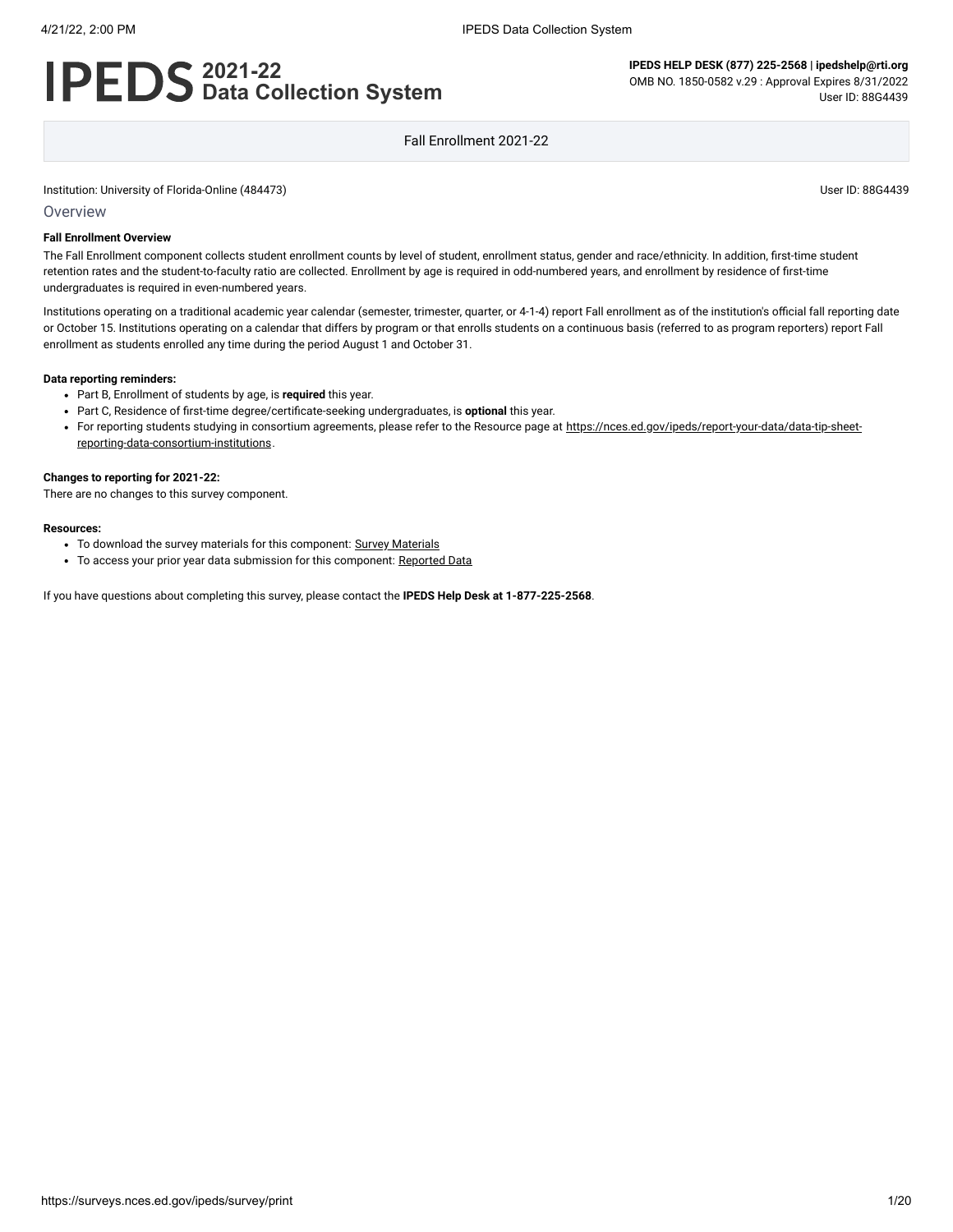### Part Selection

Completion of Part C (Residence of First-Time Degree/Certificate-Seeking Undergraduates) is optional this year.

### **Do you wish to complete Part C this year?**

If you select 'Yes', you will be expected to complete the Part C screens. If you select 'No', you will skip Part C.

○ No, I will not complete Part C

Yes, I will complete Part C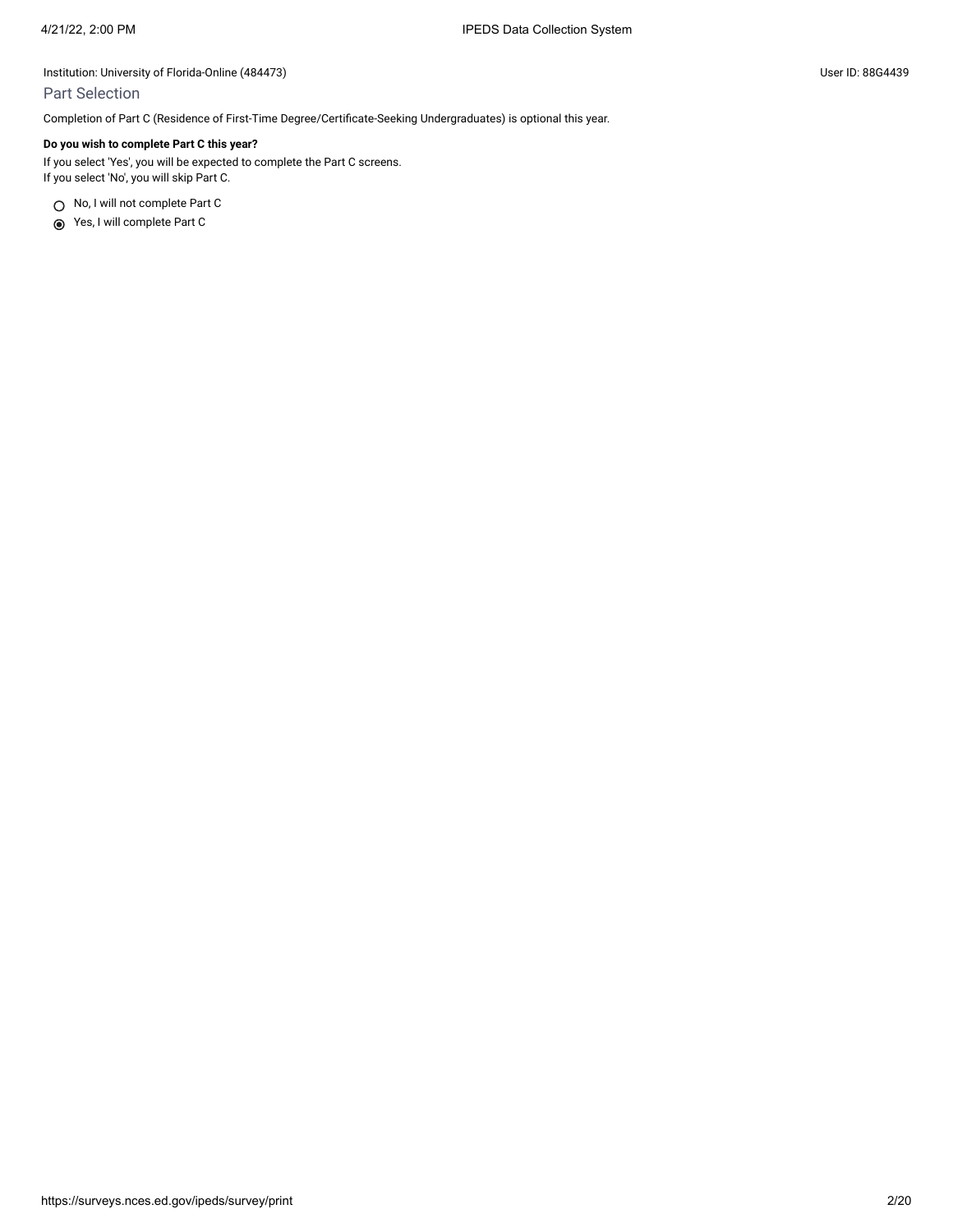# Part A - Fall Enrollment for Full-Time Undergraduate Students

# **Enrollment as of the institution's [official fall reporting date](javascript:openglossary(431)) or as of October 15, 2021**

### [Full-time](javascript:openglossary(259)) [Undergraduate](javascript:openglossary(677)) Students

Reporting Reminders:

- Report Hispanic/Latino individuals of any race as Hispanic/Latino
- Report race for non-Hispanic/Latino individuals only
- Even though Teacher Preparation certificate programs may require a bachelor's degree for admission, they are considered subbaccalaureate undergraduate programs, and students in these programs are undergraduate students.

#### **Men**

|                                           |                           | Degree/certificate-seeking                                                  |                |                           |                                        | Total,    |
|-------------------------------------------|---------------------------|-----------------------------------------------------------------------------|----------------|---------------------------|----------------------------------------|-----------|
| Enrolled for credit                       |                           |                                                                             | Non-first-time |                           | Non-degree/<br>non-certificate-seeking | Full-time |
|                                           | First-time                | Total degree/certificate-seeking<br>Continuing/<br>Transfer-in<br>Returning |                | undergraduate<br>students |                                        |           |
| Nonresident alien                         | 3                         | $\mathbf{1}$                                                                | 5              | 9                         |                                        | 9         |
| Hispanic/Latino                           | 145                       | 32                                                                          | 128            | 305                       |                                        | 305       |
| American Indian or Alaska Native          |                           |                                                                             | $\mathbf{1}$   | 1                         |                                        | 1         |
| Asian                                     | 34                        | 8                                                                           | 17             | 59                        |                                        | 59        |
| <b>Black or African American</b>          | 8                         | 14                                                                          | 19             | 41                        |                                        | 41        |
| Native Hawaiian or Other Pacific Islander |                           |                                                                             |                | 0                         |                                        | 0         |
| White                                     | 296                       | 82                                                                          | 288            | 666                       |                                        | 666       |
| Two or more races                         | 28                        | 4                                                                           | 19             | 51                        |                                        | 51        |
| Race and ethnicity unknown                | 11                        | $\overline{4}$                                                              | 9              | 24                        |                                        | 24        |
| <b>Total men</b>                          | $\vert \checkmark$<br>525 | 145                                                                         | 486            | 1,156                     | 0                                      | 1,156     |
| Total men prior year                      | 320                       | 106                                                                         | 469            | 895                       | $\Omega$                               | 895       |

#### **Women**

|                                           | Degree/certificate-seeking |                 |                          |                                  |                         | Total,                                 |  |
|-------------------------------------------|----------------------------|-----------------|--------------------------|----------------------------------|-------------------------|----------------------------------------|--|
| Enrolled for credit                       |                            |                 | Non-first-time           |                                  | Non-degree/             | Full-time<br>undergraduate<br>students |  |
|                                           | First-time                 | Transfer-in     | Continuing/<br>Returning | Total degree/certificate-seeking | non-certificate-seeking |                                        |  |
| Nonresident alien                         | 1                          | $\overline{2}$  | $\overline{7}$           | 10                               |                         | 10                                     |  |
| Hispanic/Latino                           | 121                        | 31              | 163                      | 315                              |                         | 315                                    |  |
| American Indian or Alaska Native          | 3                          |                 |                          | 3                                |                         | 3                                      |  |
| Asian                                     | 30                         | 5               | 29                       | 64                               |                         | 64                                     |  |
| <b>Black or African American</b>          | 7                          | 18              | 38                       | 63                               |                         | 63                                     |  |
| Native Hawaiian or Other Pacific Islander |                            |                 |                          | 0                                |                         | 0                                      |  |
| White                                     | 245                        | 109             | 378                      | 732                              |                         | 732                                    |  |
| Two or more races                         | 31                         | 8               | 35                       | 74                               |                         | 74                                     |  |
| Race and ethnicity unknown                | 16                         | $5\phantom{.0}$ | 16                       | 37                               |                         | 37                                     |  |
| <b>Total women</b>                        | 454                        | 178             | 666                      | 1,298                            | $\mathbf{0}$            | 1,298                                  |  |
| Total women prior year                    | 347                        | 193             | 662                      | 1,202                            | 1                       | 1,203                                  |  |
|                                           |                            |                 |                          |                                  |                         |                                        |  |
| Grand total (men+women)                   | 979                        | 323             | 1,152                    | 2,454                            | 0                       | 2,454                                  |  |
| Grand total (men+women) prior year        | 667                        | 299             | 1,131                    | 2,097                            |                         | 2,098                                  |  |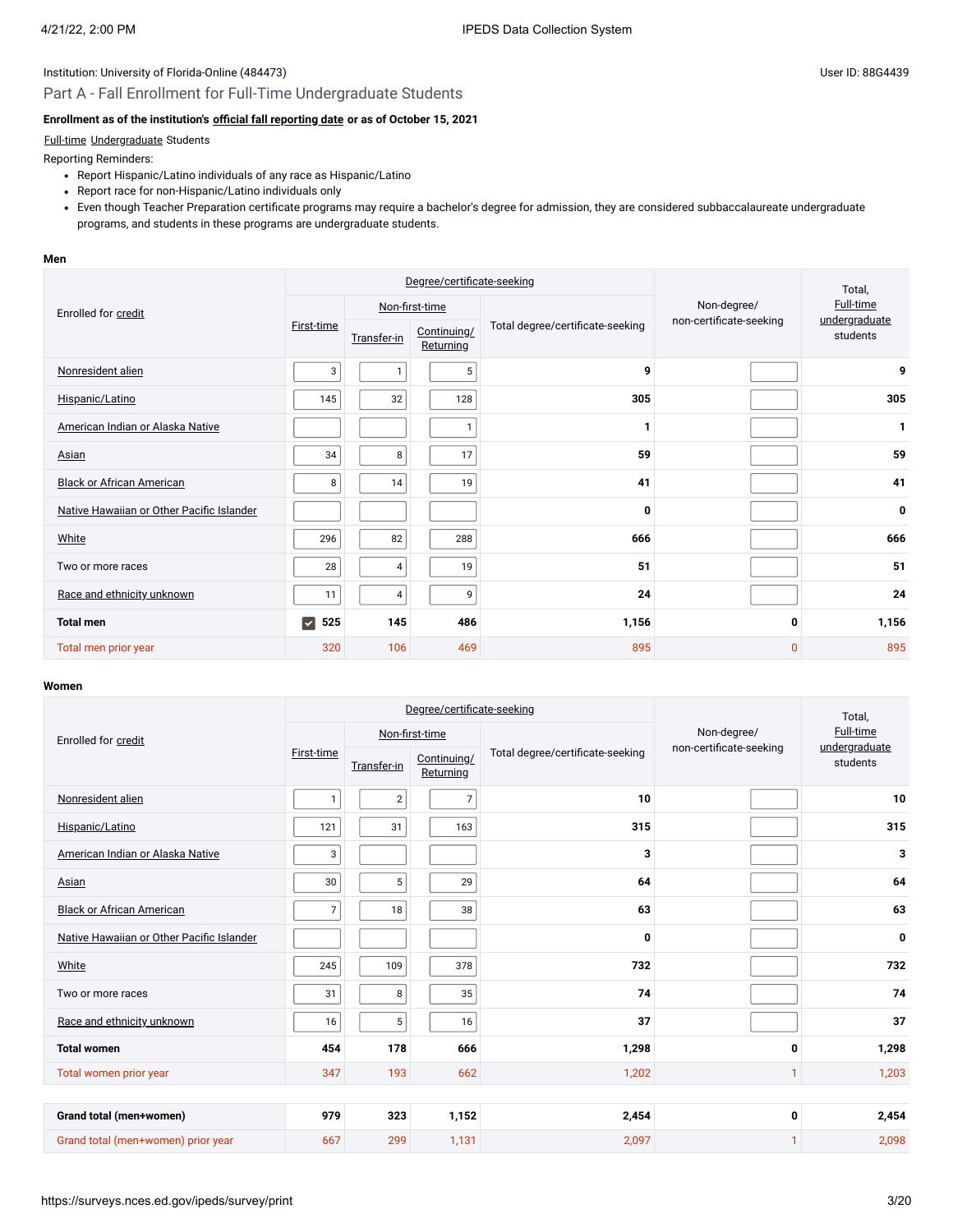# Part A - Fall Enrollment for Part-time Undergraduate Students

# **Enrollment as of the institution's [official fall reporting date](javascript:openglossary(431)) or as of October 15, 2021**

### [Part-time](javascript:openglossary(469)) [Undergraduate](javascript:openglossary(677)) Students

Reporting Reminders:

- Report Hispanic/Latino individuals of any race as Hispanic/Latino
- Report race for non-Hispanic/Latino individuals only
- Even though Teacher Preparation certificate programs may require a bachelor's degree for admission, they are considered subbaccalaureate undergraduate programs, and students in these programs are undergraduate students.

#### **Men**

|                                           |                             | Degree/certificate-seeking |                          |                                  | Total,                  |                                        |
|-------------------------------------------|-----------------------------|----------------------------|--------------------------|----------------------------------|-------------------------|----------------------------------------|
| Enrolled for credit                       |                             |                            | Non-first-time           | Total degree/certificate-seeking | Non-degree/             | part-time<br>undergraduate<br>students |
|                                           | First-time                  | Transfer-in                | Continuing/<br>Returning |                                  | non-certificate-seeking |                                        |
| Nonresident alien                         |                             | $\overline{2}$             | $\overline{7}$           | 9                                |                         | 9                                      |
| Hispanic/Latino                           | 7                           | 32                         | 161                      | 200                              | 48                      | 248                                    |
| American Indian or Alaska Native          |                             |                            |                          | 0                                | $\mathbf{1}$            | 1                                      |
| Asian                                     | $\overline{2}$              | $\overline{4}$             | 37                       | 43                               | 55                      | 98                                     |
| <b>Black or African American</b>          | $\overline{2}$              | $\overline{7}$             | 36                       | 45                               | 22                      | 67                                     |
| Native Hawaiian or Other Pacific Islander |                             |                            |                          | 1                                | $\mathbf{1}$            | $\mathbf 2$                            |
| White                                     | 17                          | 82                         | 488                      | 587                              | 129                     | 716                                    |
| Two or more races                         | 4                           | 6                          | 27                       | 37                               | $\overline{7}$          | 44                                     |
| Race and ethnicity unknown                |                             | 9                          | 38                       | 47                               | $\mathbf{1}$            | 48                                     |
| <b>Total men</b>                          | $\blacktriangleright$<br>32 | 142                        | 795                      | 969                              | 264                     | 1,233                                  |
| Total men prior year                      | 22                          | 138                        | 755                      | 915                              | 164                     | 1,079                                  |

#### **Women**

|                                           | Degree/certificate-seeking  |              |                          |                                  |                         | Total,                                 |  |
|-------------------------------------------|-----------------------------|--------------|--------------------------|----------------------------------|-------------------------|----------------------------------------|--|
| Enrolled for credit                       |                             |              | Non-first-time           |                                  | Non-degree/             | part-time<br>undergraduate<br>students |  |
|                                           | First-time                  | Transfer-in  | Continuing/<br>Returning | Total degree/certificate-seeking | non-certificate-seeking |                                        |  |
| Nonresident alien                         | $\overline{2}$              | $\sqrt{2}$   | $\overline{7}$           | 11                               |                         | 11                                     |  |
| Hispanic/Latino                           | 11                          | 44           | 171                      | 226                              | 70                      | 296                                    |  |
| American Indian or Alaska Native          |                             | $\mathbf{1}$ | $\sqrt{2}$               | 3                                |                         | 3                                      |  |
| Asian                                     | 5                           | 3            | 23                       | 31                               | 57                      | 88                                     |  |
| <b>Black or African American</b>          | $\mathbf{1}$                | 8            | 61                       | 70                               | 70                      | 140                                    |  |
| Native Hawaiian or Other Pacific Islander |                             |              | $\sqrt{2}$               | 3                                | $\mathbf{1}$            | 4                                      |  |
| White                                     | 27                          | 108          | 528                      | 663                              | 188                     | 851                                    |  |
| Two or more races                         | $\mathbf{1}$                | 6            | 44                       | 51                               | $\overline{7}$          | 58                                     |  |
| Race and ethnicity unknown                |                             | $\sqrt{2}$   | 26                       | 29                               | $\mathbf{1}$            | 30                                     |  |
| <b>Total women</b>                        | $\blacktriangleright$<br>49 | 174          | 864                      | 1,087                            | 394                     | 1,481                                  |  |
| Total women prior year                    | 29                          | 186          | 767                      | 982                              | 248                     | 1,230                                  |  |
|                                           |                             |              |                          |                                  |                         |                                        |  |
| Grand total (men+women)                   | 81                          | 316          | 1,659                    | 2,056                            | 658                     | 2,714                                  |  |
| Grand total (men+women) prior year        | 51                          | 324          | 1,522                    | 1,897                            | 412                     | 2,309                                  |  |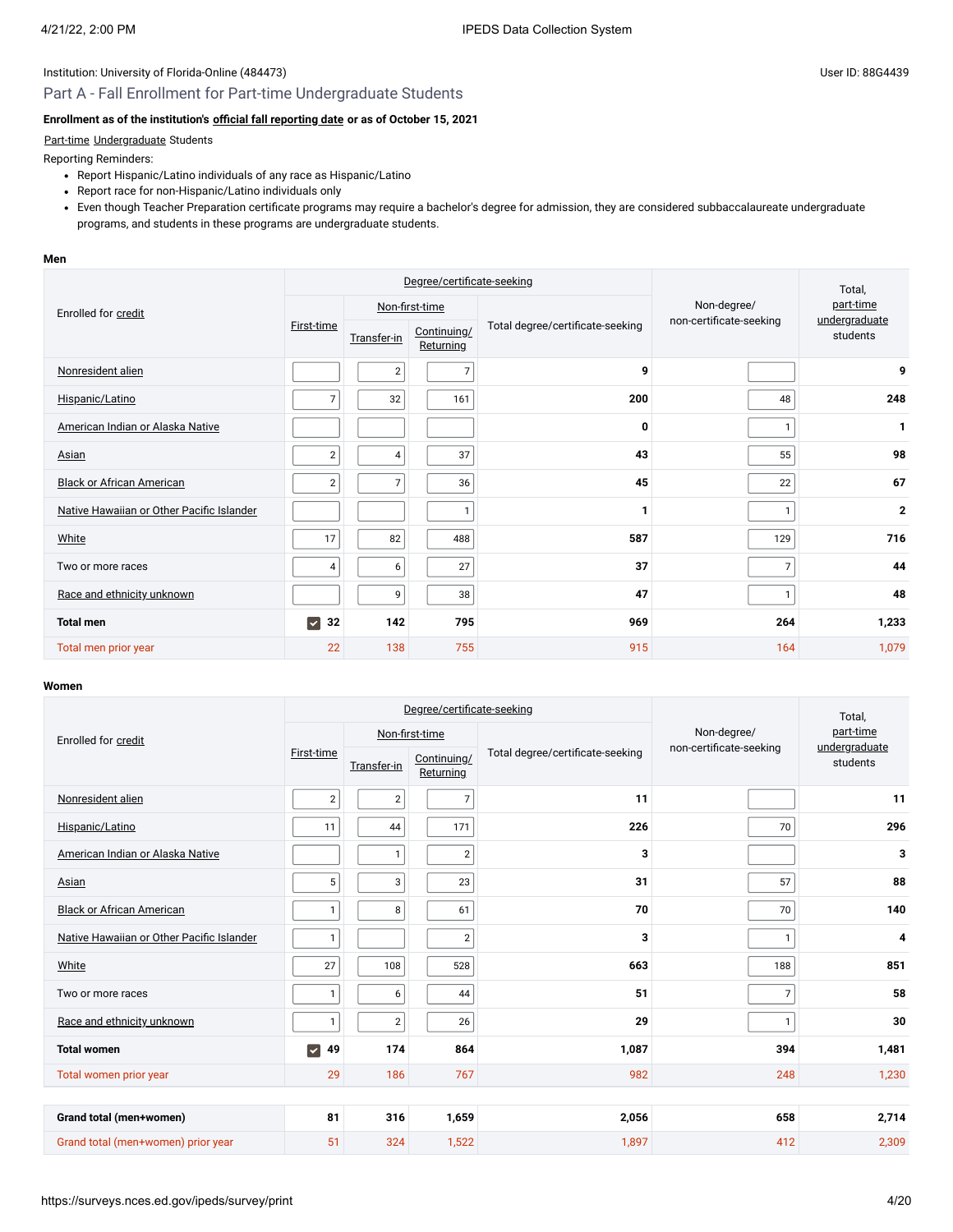# Part A - Fall Enrollment by Distance Education Status

### **Enrollment as of the institution's [official fall reporting date](javascript:openglossary(431)) or as of October 15, 2021**

|                                                                 | <b>Undergraduate Students</b> |                                    |  |
|-----------------------------------------------------------------|-------------------------------|------------------------------------|--|
|                                                                 | Degree/certificate-seeking    | Non-degree/non-certificate-seeking |  |
| <b>O</b> Enrolled exclusively in distance education courses     | 4,510                         | 658                                |  |
| Enrolled in at least one but not all distance education courses |                               |                                    |  |
| Not enrolled in any distance education courses                  | 0                             | 0                                  |  |
|                                                                 |                               |                                    |  |
| Total (from prior part A screens)                               | 4,510                         | 658                                |  |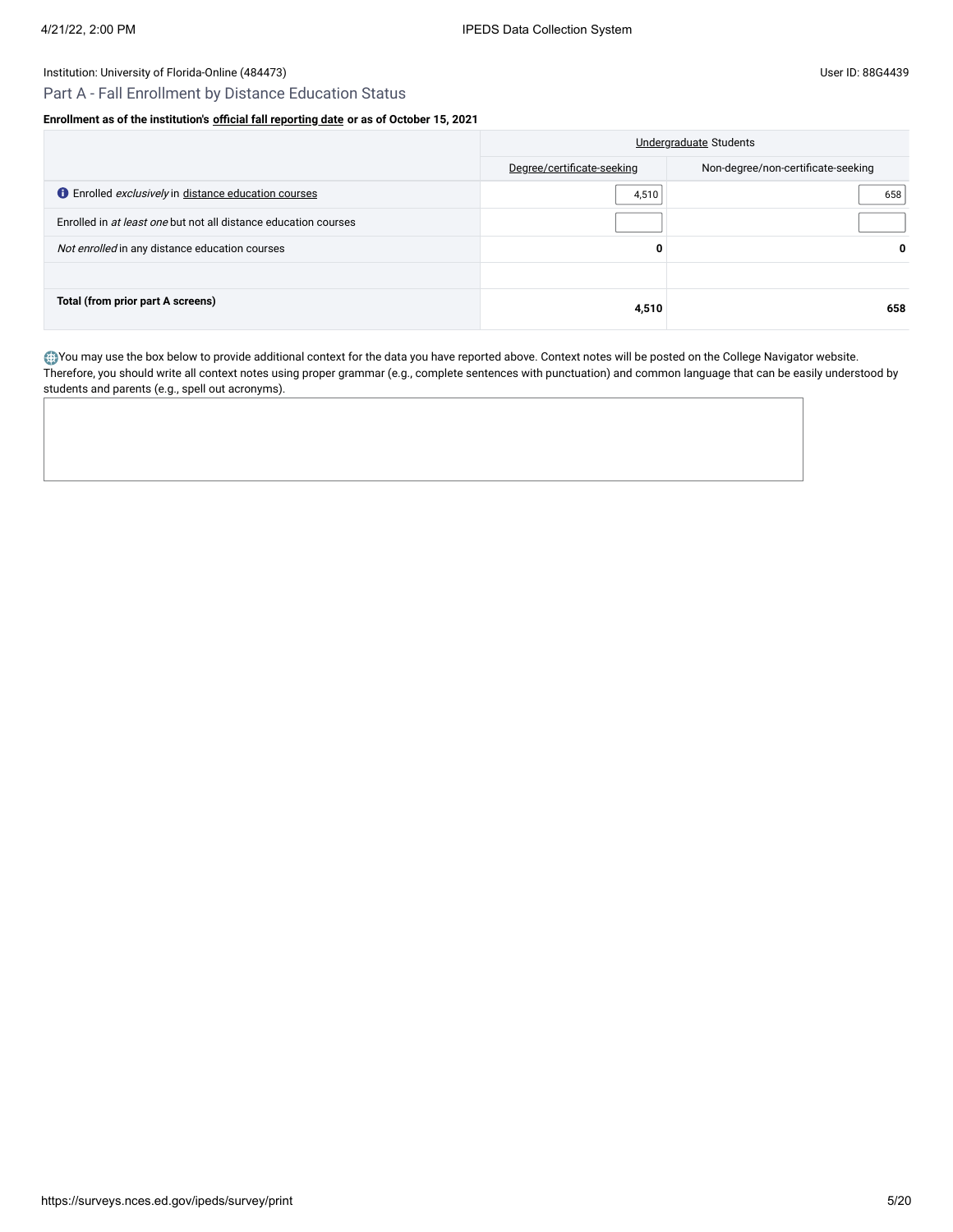### Institution: University of Florida-Online (484473) Channel Assembly Diserved and Assembly Diserved and Assembly Diserved and Assembly Diserved and Assembly Diserved and Assembly Diserved and Assembly Diserved and Assembly

# Part A - Fall Enrollment by Distance Education Status

### **Of those students exclusively enrolled in distance education courses, report the number that are:**

|                                                                                | Undergraduate Students |                            |                                    |
|--------------------------------------------------------------------------------|------------------------|----------------------------|------------------------------------|
|                                                                                |                        | Degree/certificate-seeking | Non-degree/non-certificate-seeking |
| Located in                                                                     | <b>FL</b>              | 3,764                      | 651                                |
| Located in the U.S. but not in                                                 | <b>FL</b>              | 560                        | 3                                  |
| Located in the U.S. but state/jurisdiction unknown                             | 31                     |                            |                                    |
| Located outside the U.S.                                                       | 155                    | 0                          |                                    |
| Location unknown/unreported                                                    |                        |                            |                                    |
| Total students exclusively enrolled in distance education (from section above) | 4,510                  | 658                        |                                    |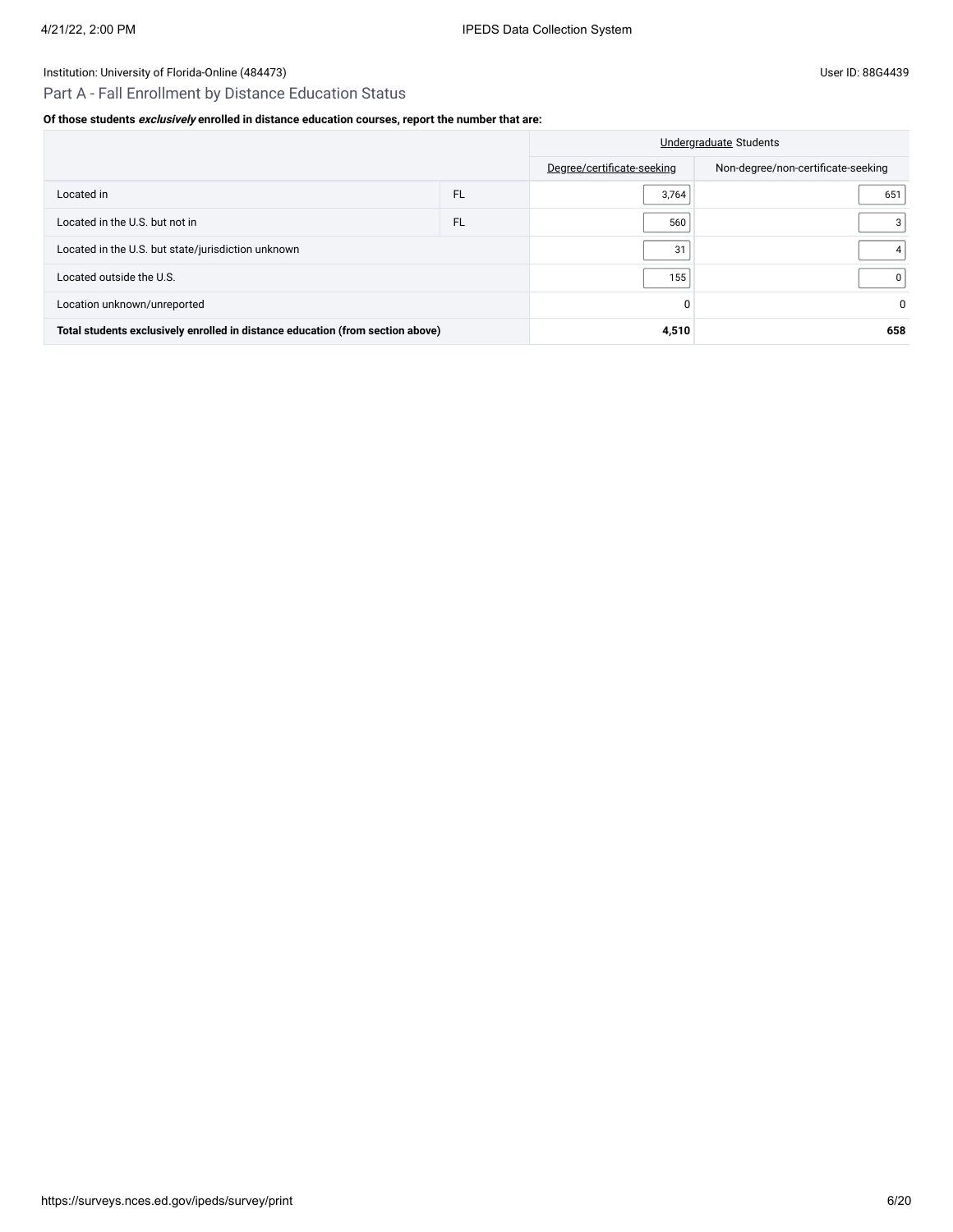# Institution: University of Florida-Online (484473) Channel Assembly District in the User ID: 88G4439

# Part A - Fall Enrollment Summary

# **Fall Enrollment Summary**

### **Men**

| Students enrolled for credit              | Total full-time<br>students | Total part-time<br>students | Grand total,<br>all students |
|-------------------------------------------|-----------------------------|-----------------------------|------------------------------|
| Nonresident alien                         | 9                           | 9                           | 18                           |
| Hispanic/Latino                           | 305                         | 248                         | 553                          |
| American Indian or Alaska Native          |                             |                             | $\mathbf{2}$                 |
| Asian                                     | 59                          | 98                          | 157                          |
| <b>Black or African American</b>          | 41                          | 67                          | 108                          |
| Native Hawaiian or Other Pacific Islander | $\mathbf 0$                 | $\overline{2}$              | $\mathbf{2}$                 |
| White                                     | 666                         | 716                         | 1,382                        |
| Two or more races                         | 51                          | 44                          | 95                           |
| Race and ethnicity unknown                | 24                          | 48                          | 72                           |
| <b>Total men</b>                          | 1,156                       | 1,233                       | 2,389                        |

#### **Women**

| Students enrolled for credit              | Total full-time<br>students | Total part-time<br>students | Grand total,<br>all students |
|-------------------------------------------|-----------------------------|-----------------------------|------------------------------|
| Nonresident alien                         | 10                          | 11                          | 21                           |
| Hispanic/Latino                           | 315                         | 296                         | 611                          |
| American Indian or Alaska Native          | 3                           | 3                           | 6                            |
| Asian                                     | 64                          | 88                          | 152                          |
| <b>Black or African American</b>          | 63                          | 140                         | 203                          |
| Native Hawaiian or Other Pacific Islander | $\Omega$                    | 4                           | $\overline{\mathbf{4}}$      |
| White                                     | 732                         | 851                         | 1,583                        |
| Two or more races                         | 74                          | 58                          | 132                          |
| Race and ethnicity unknown                | 37                          | 30                          | 67                           |
| <b>Total women</b>                        | 1,298                       | 1,481                       | 2,779                        |
|                                           |                             |                             |                              |
| <b>Grand Total (men+women)</b>            | 2,454                       | 2,714                       | 5,168                        |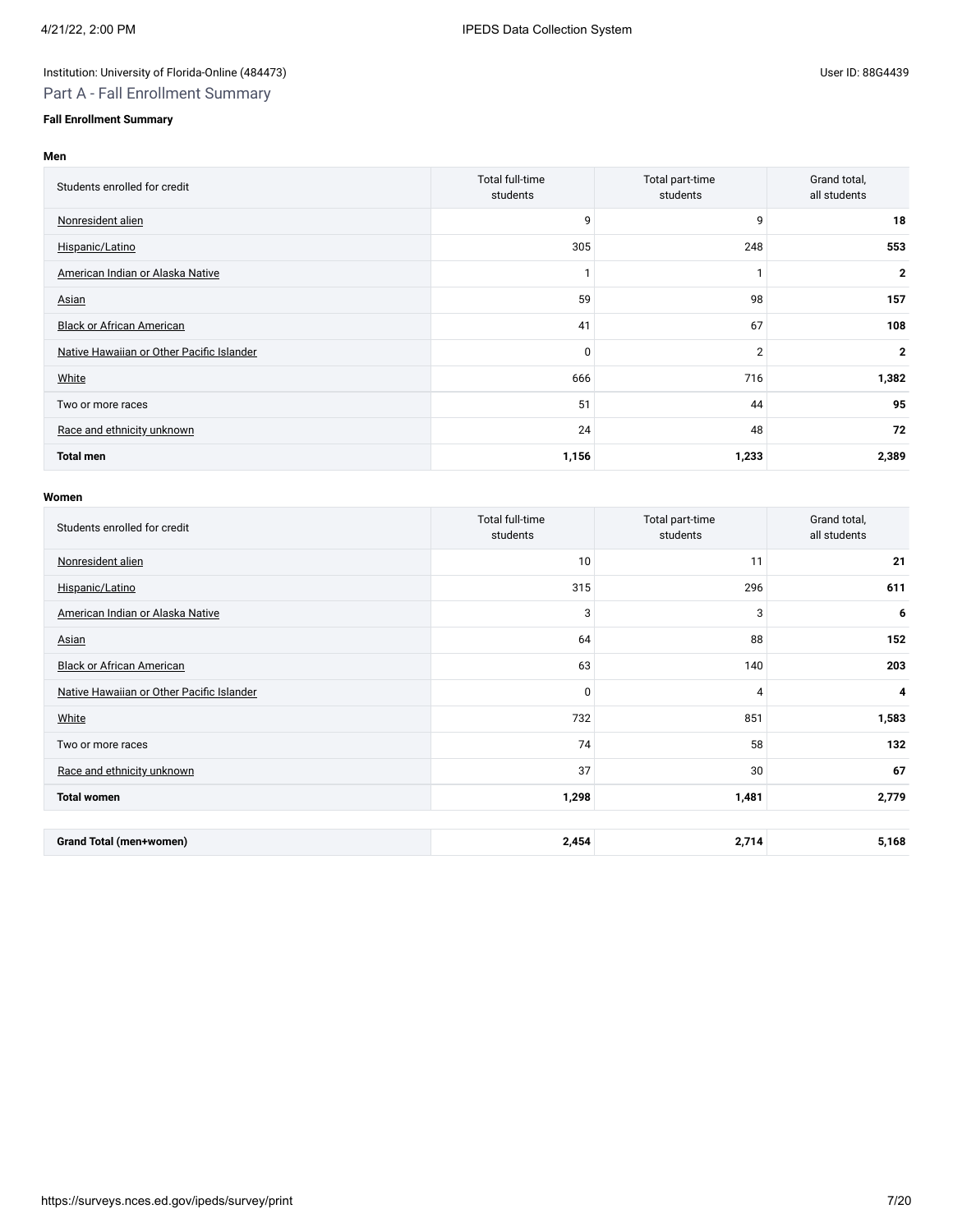# Part B - Fall Enrollment by Age and Gender for Full-time Undergraduate Students

# **Enrollment as of the institution's [official fall reporting date](javascript:openglossary(431)) or as of October 15, 2021**

| Age                                                  | Full-time Undergraduate Students |             |  |
|------------------------------------------------------|----------------------------------|-------------|--|
|                                                      | Men                              | Women       |  |
| Under 18                                             | 4                                | 8           |  |
| 18-19                                                | 640                              | 599         |  |
| $20 - 21$                                            | 236                              | 266         |  |
| $22 - 24$                                            | 115                              | 183         |  |
| 25-29                                                | 73                               | 104         |  |
| 30-34                                                | 35                               | 49          |  |
| 35-39                                                | 24                               | 44          |  |
| 40-49                                                | 26                               | 29          |  |
| 50-64                                                | 3                                | 16          |  |
| 65 and over                                          |                                  |             |  |
| Age unknown/unreported                               | $\mathbf 0$                      | $\mathbf 0$ |  |
| Total full-time undergraduate students (from part A) | 1,156                            | 1,298       |  |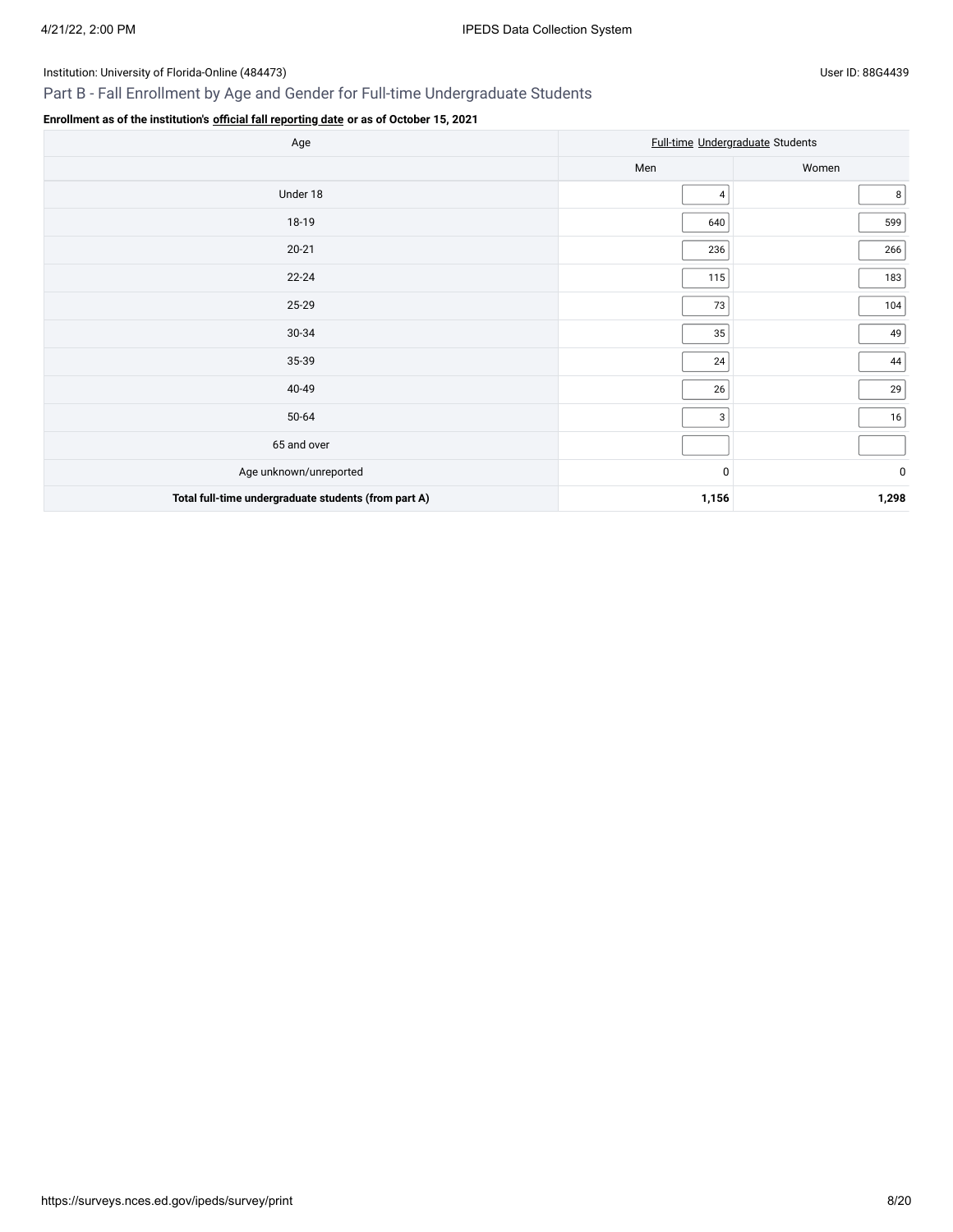# Part B - Fall Enrollment by Age and Gender for Part-time Undergraduate Students

# **Enrollment as of the institution's [official fall reporting date](javascript:openglossary(431)) or as of October 15, 2021**

| Age                                                  | Part-time Undergraduate Students |              |  |
|------------------------------------------------------|----------------------------------|--------------|--|
|                                                      | Men                              | Women        |  |
| Under 18                                             | 192                              | 317          |  |
| 18-19                                                | 125                              | 158          |  |
| $20 - 21$                                            | 85                               | 114          |  |
| $22 - 24$                                            | 157                              | 198          |  |
| 25-29                                                | 205                              | 220          |  |
| 30-34                                                | 172                              | 152          |  |
| 35-39                                                | 122                              | 114          |  |
| 40-49                                                | 124                              | 124          |  |
| $50 - 64$                                            | 50                               | 81           |  |
| 65 and over                                          | $\mathbf{1}$                     | $\mathbf{3}$ |  |
| Age unknown/unreported                               | 0                                | $\pmb{0}$    |  |
| Total part-time undergraduate students (from part A) | 1,233                            | 1,481        |  |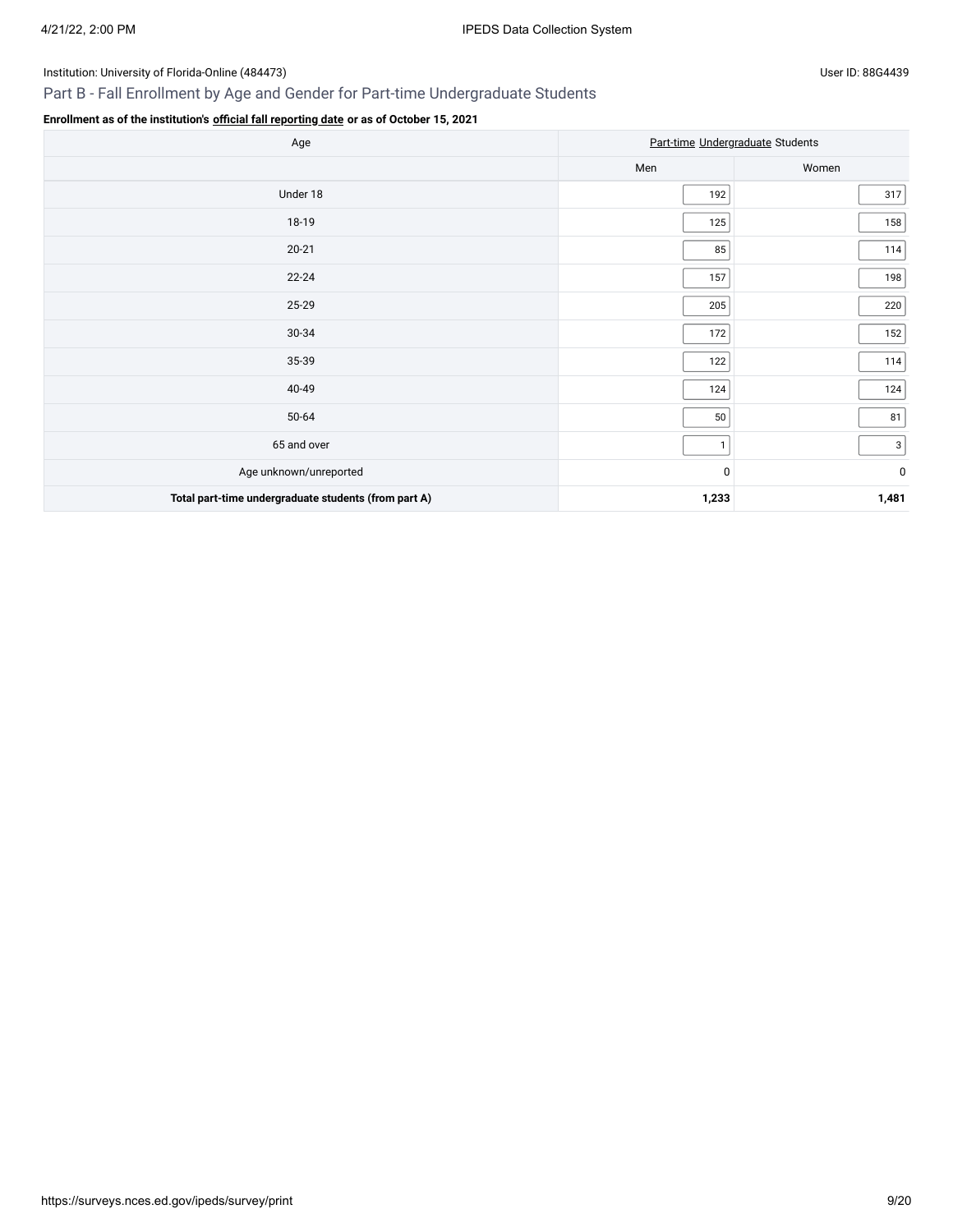### Part C - Screening Question

**Did any of your [first-time](javascript:openglossary(241)) [degree/certificate-seeking undergraduate](javascript:openglossary(171)) students (reported in Part A) enroll within 12 months of graduating high school or receiving their GED?**

- $\bigcirc$  No, we do not have any first-time students who enrolled within 12 months of their high school graduation.
- Yes, we have first-time students who enrolled within 12 months of their high school graduation.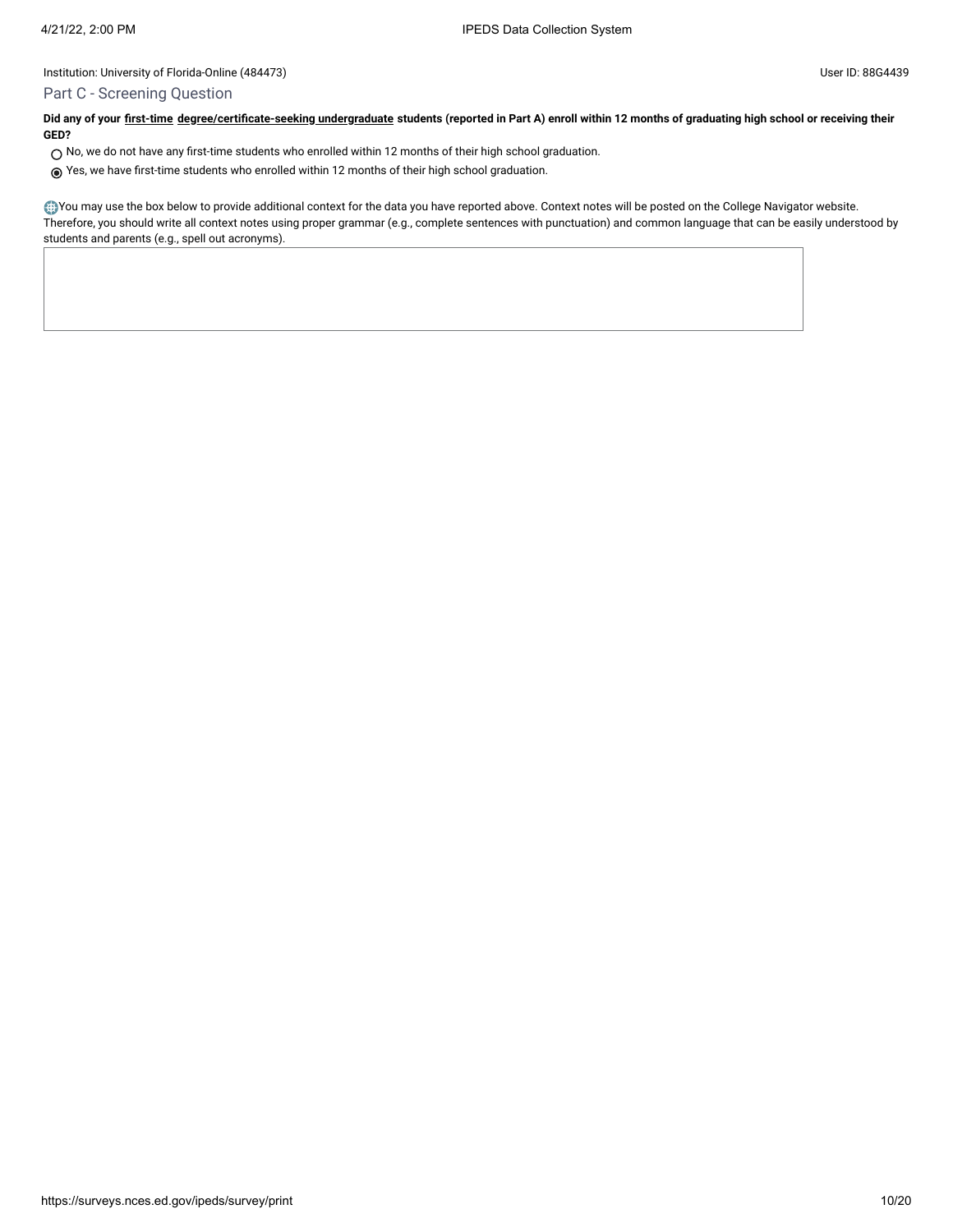# Part C - Residence of First-time Undergraduates

# **Enrollment as of the institution's [official fall reporting date](javascript:openglossary(431)) or as of October 15, 2021**

NOTE: These data are **optional** this year.

Enter **at least one** zero, where applicable, to verify that the screen has not been skipped.

| State of residence when student<br>was first admitted | FIPS Code | <b>O</b> Total first-time<br>degree/certificate-seeking<br>undergraduates<br>(1) | Of students in column 1, those<br>who enrolled within 12 months<br>of high school graduation<br>or receiving their GED<br>(2) |
|-------------------------------------------------------|-----------|----------------------------------------------------------------------------------|-------------------------------------------------------------------------------------------------------------------------------|
| Alabama                                               | 01        | $\mathbf{1}$                                                                     | $\mathbf{1}$                                                                                                                  |
| Alaska                                                | 02        |                                                                                  |                                                                                                                               |
| Arizona                                               | 04        | $\sqrt{2}$                                                                       | $\overline{2}$                                                                                                                |
| Arkansas                                              | 05        | $\mathbf{1}$                                                                     | $\mathbf{1}$                                                                                                                  |
| California                                            | 06        | $\overline{5}$                                                                   | $5\phantom{.0}$                                                                                                               |
| Colorado                                              | 08        | $\overline{2}$                                                                   | $\overline{2}$                                                                                                                |
| Connecticut                                           | 09        | 6                                                                                | 6                                                                                                                             |
| Delaware                                              | 10        | $\mathbf{1}$                                                                     | $\overline{1}$                                                                                                                |
| District of Columbia                                  | 11        |                                                                                  |                                                                                                                               |
| Florida                                               | 12        | 884                                                                              | 859                                                                                                                           |
| Georgia                                               | 13        | $\overline{7}$                                                                   | $\overline{7}$                                                                                                                |
| Hawaii                                                | 15        | $\mathbf{1}$                                                                     |                                                                                                                               |
| Idaho                                                 | 16        |                                                                                  |                                                                                                                               |
| Illinois                                              | 17        | 9                                                                                | 9                                                                                                                             |
| Indiana                                               | 18        |                                                                                  |                                                                                                                               |
| lowa                                                  | 19        |                                                                                  |                                                                                                                               |
| Kansas                                                | 20        |                                                                                  |                                                                                                                               |
| Kentucky                                              | 21        |                                                                                  |                                                                                                                               |
| Louisiana                                             | 22        | $\mathbf{1}$                                                                     | $\overline{1}$                                                                                                                |
| Maine                                                 | 23        |                                                                                  |                                                                                                                               |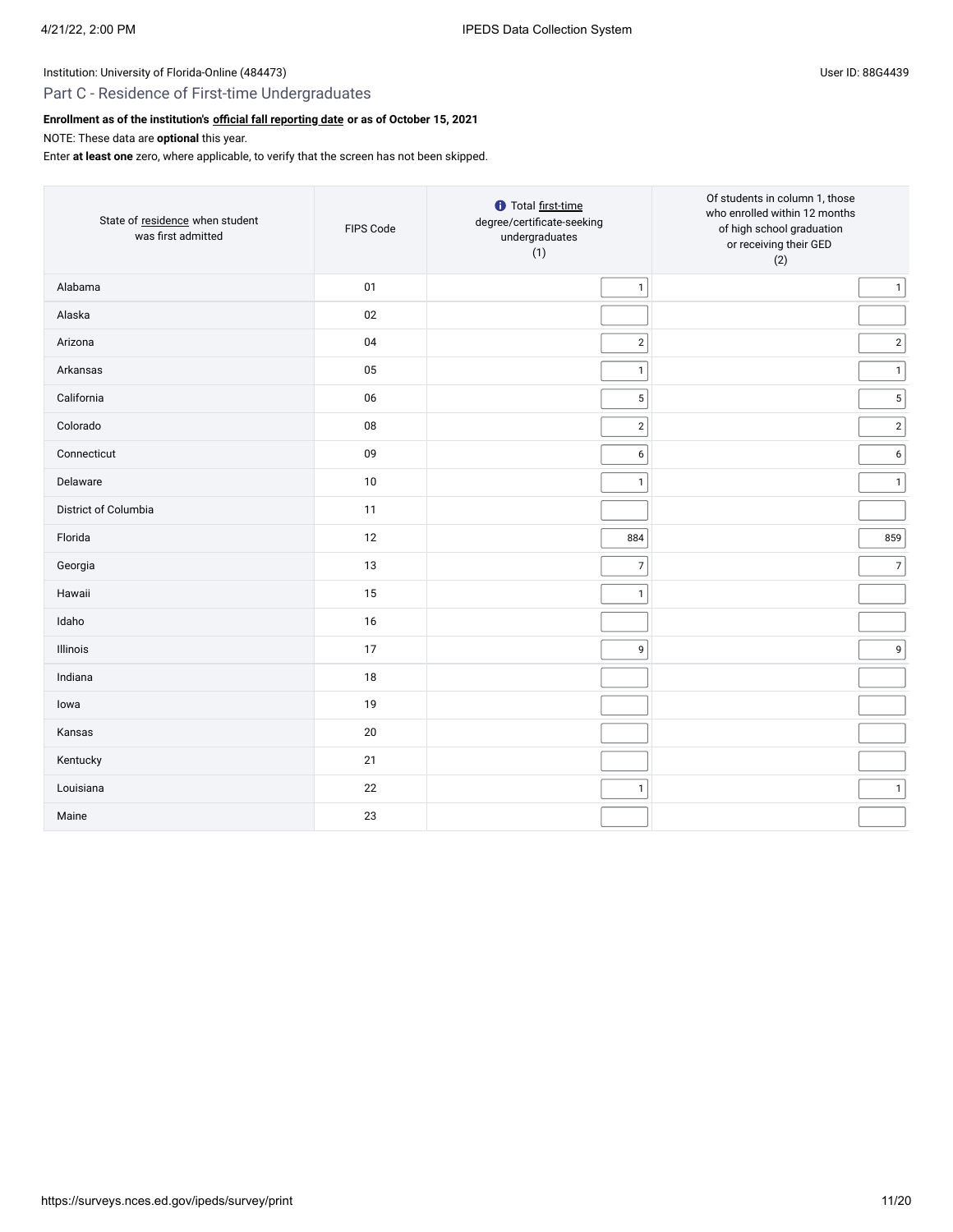# Part C - Residence of First-time Undergraduates

# **Enrollment as of the institution's [official fall reporting date](javascript:openglossary(431)) or as of October 15, 2021**

NOTE: These data are **optional** this year.

Enter **at least one** zero, where applicable, to verify that the screen has not been skipped.

| State of residence when student<br>was first admitted | FIPS Code | Total first-time<br>degree/certificate-seeking<br>undergraduates<br>(1) | Of students in column 1, those<br>who enrolled within 12 months<br>of high school graduation<br>or receiving their GED<br>(2) |
|-------------------------------------------------------|-----------|-------------------------------------------------------------------------|-------------------------------------------------------------------------------------------------------------------------------|
| Maryland                                              | 24        | 4                                                                       | 4                                                                                                                             |
| Massachusetts                                         | 25        | $\mathbf{2}$                                                            | $\overline{2}$                                                                                                                |
| Michigan                                              | 26        | $\sqrt{2}$                                                              | $\overline{1}$                                                                                                                |
| Minnesota                                             | 27        | $\mathbf{1}$                                                            | $\mathbf{1}$                                                                                                                  |
| Mississippi                                           | 28        |                                                                         |                                                                                                                               |
| Missouri                                              | 29        | $\mathbf{1}$                                                            | $\mathbf{1}$                                                                                                                  |
| Montana                                               | 30        |                                                                         |                                                                                                                               |
| Nebraska                                              | 31        |                                                                         |                                                                                                                               |
| Nevada                                                | 32        |                                                                         |                                                                                                                               |
| New Hampshire                                         | 33        | $\mathbf{1}$                                                            | $\mathbf{1}$                                                                                                                  |
| New Jersey                                            | 34        | $22\,$                                                                  | 22                                                                                                                            |
| <b>New Mexico</b>                                     | 35        |                                                                         |                                                                                                                               |
| New York                                              | 36        | 29                                                                      | 29                                                                                                                            |
| North Carolina                                        | 37        | $\overline{7}$                                                          | $\overline{7}$                                                                                                                |
| North Dakota                                          | 38        |                                                                         |                                                                                                                               |
| Ohio                                                  | 39        | $\sqrt{2}$                                                              | $\overline{2}$                                                                                                                |
| Oklahoma                                              | 40        |                                                                         |                                                                                                                               |
| Oregon                                                | 41        |                                                                         |                                                                                                                               |
| Pennsylvania                                          | 42        | 11                                                                      | 11                                                                                                                            |
| Rhode Island                                          | 44        |                                                                         |                                                                                                                               |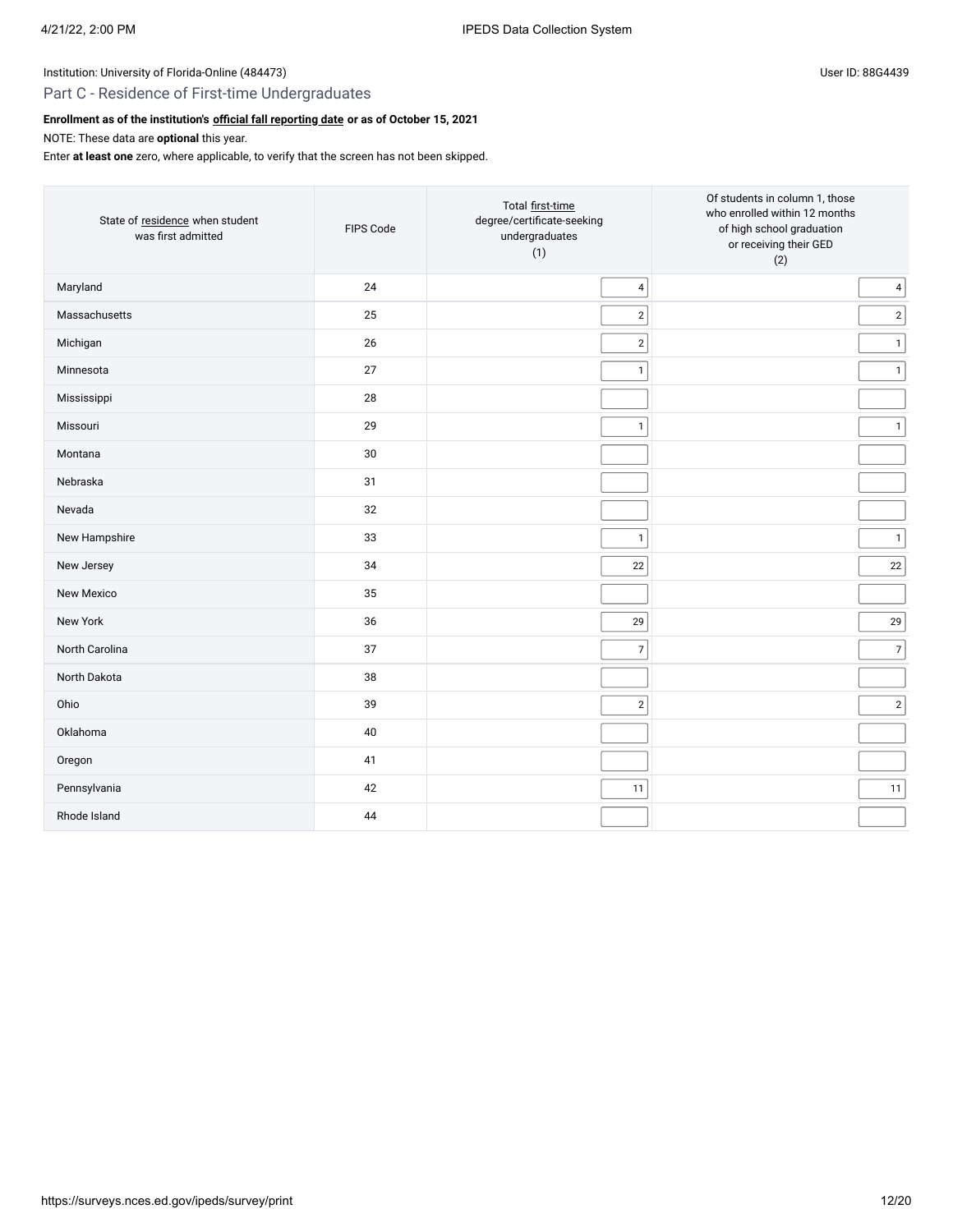### Part C - Residence of First-time Undergraduates

### **Enrollment as of the institution's [official fall reporting date](javascript:openglossary(431)) or as of October 15, 2021**

NOTE: These data are **optional** this year.

Enter **at least one** zero, where applicable, to verify that the screen has not been skipped.

| State of residence when student<br>was first admitted                    | Total first-time<br>degree/certificate-seeking<br>FIPS Code<br>undergraduates<br>(1) |                           | Of students in column 1, those<br>who enrolled within 12 months<br>of high school graduation<br>or receiving their GED<br>(2) |  |
|--------------------------------------------------------------------------|--------------------------------------------------------------------------------------|---------------------------|-------------------------------------------------------------------------------------------------------------------------------|--|
| South Carolina                                                           | 45                                                                                   | $\overline{2}$            | $2 \mid$                                                                                                                      |  |
| South Dakota                                                             | 46                                                                                   |                           |                                                                                                                               |  |
| Tennessee                                                                | 47                                                                                   | 3                         | 3 <sup>1</sup>                                                                                                                |  |
| Texas                                                                    | 48                                                                                   | $\ensuremath{\mathsf{3}}$ | 2                                                                                                                             |  |
| Utah                                                                     | 49                                                                                   |                           |                                                                                                                               |  |
| Vermont                                                                  | 50                                                                                   |                           |                                                                                                                               |  |
| Virginia                                                                 | 51                                                                                   | 10                        | 9 <sup>1</sup>                                                                                                                |  |
| Washington                                                               | 53                                                                                   |                           |                                                                                                                               |  |
| West Virginia                                                            | 54                                                                                   |                           |                                                                                                                               |  |
| Wisconsin                                                                | 55                                                                                   |                           |                                                                                                                               |  |
| Wyoming                                                                  | 56                                                                                   |                           |                                                                                                                               |  |
| <b>State Unknown</b>                                                     | 57                                                                                   | $\overline{7}$            | 6                                                                                                                             |  |
| American Samoa                                                           | 60                                                                                   |                           |                                                                                                                               |  |
| <b>Federated States of Micronesia</b>                                    | 64                                                                                   |                           |                                                                                                                               |  |
| Guam                                                                     | 66                                                                                   |                           |                                                                                                                               |  |
| Marshall Islands                                                         | 68                                                                                   |                           |                                                                                                                               |  |
| Northern Marianas                                                        | 69                                                                                   |                           |                                                                                                                               |  |
| Palau                                                                    | 70                                                                                   |                           |                                                                                                                               |  |
| Puerto Rico                                                              | 72                                                                                   |                           |                                                                                                                               |  |
| Virgin Islands                                                           | 78                                                                                   |                           |                                                                                                                               |  |
| Foreign Countries                                                        | 90                                                                                   | 33                        | 29                                                                                                                            |  |
| Residence unknown/unreported                                             | 98                                                                                   | $\mathbf 0$               |                                                                                                                               |  |
| Total first-time degree/certificate-seeking undergraduates (from Part A) |                                                                                      | 1,060                     | 1,026                                                                                                                         |  |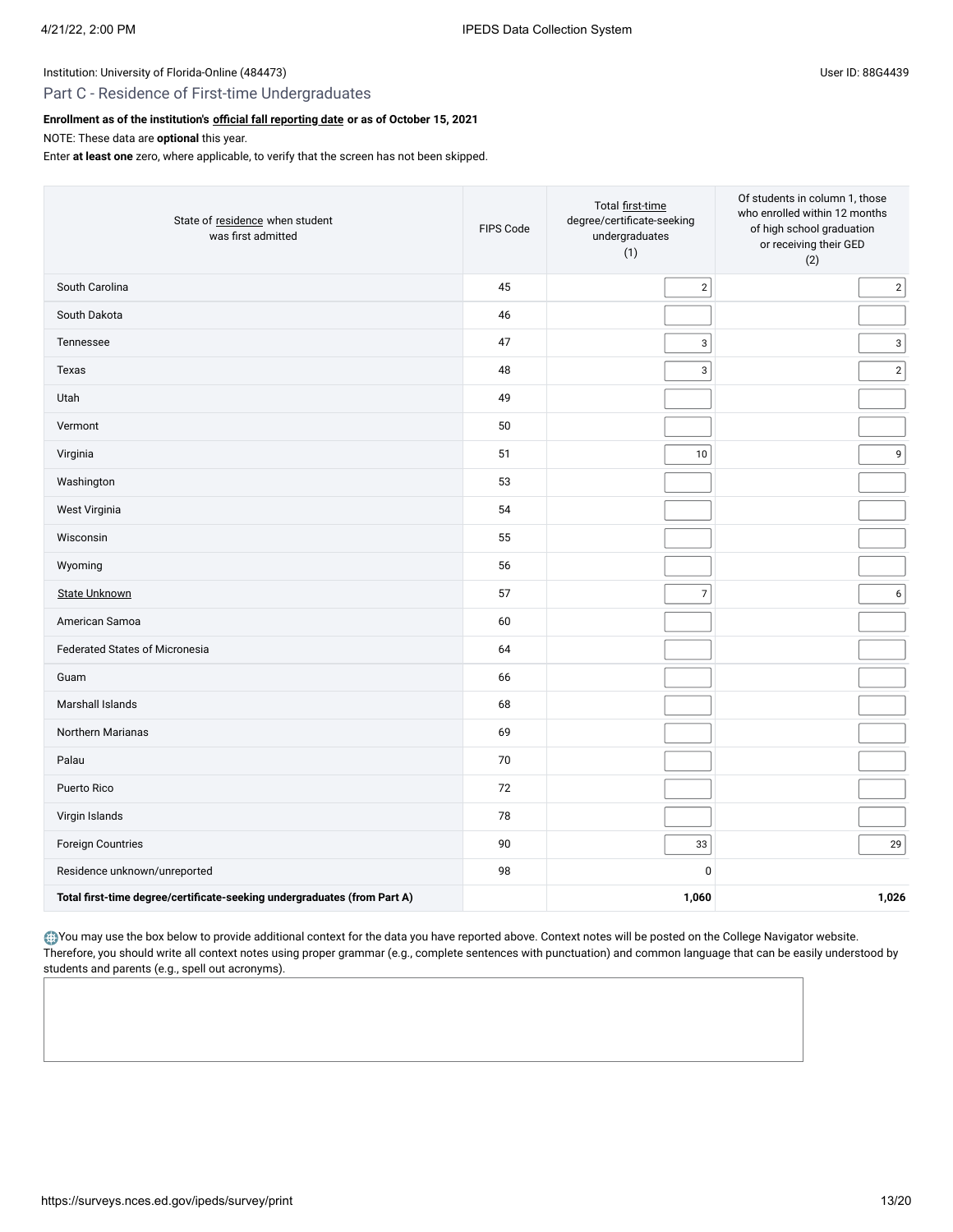# Institution: University of Florida-Online (484473) Channel Assembly Channel Assembly Channel Assembly Channel Assembly Channel Assembly Channel Assembly Channel Assembly Channel Assembly Channel Assembly Channel Assembly C Part D - Total Undergraduate Entering Class

# **Total Undergraduate Entering Class, Fall 2021**

| D <sub>1</sub> | Total full-time, first-time degree/certificate-seeking undergraduates from Part A (GR cohort)                                                                                                                                                                | 979   |
|----------------|--------------------------------------------------------------------------------------------------------------------------------------------------------------------------------------------------------------------------------------------------------------|-------|
| D <sub>2</sub> | Total first-time degree/certificate-seeking undergraduates (full-time + part-time) from Part A                                                                                                                                                               | 1.060 |
| D <sub>3</sub> | Total transfer-in (non-first-time entering) degree/certificate-seeking undergraduates (full-time + part-time) from Part A                                                                                                                                    | 639   |
| D <sub>4</sub> | Total non-degree/non-certificate-seeking undergraduates (full-time + part-time) from Part A                                                                                                                                                                  | 658   |
| D <sub>5</sub> | Of the total non-degree/non-certificate-seeking undergraduates displayed on line D4, the number that are new to the institution in Fall 2021                                                                                                                 | 529   |
| D <sub>6</sub> | Total entering students at the undergraduate level<br>Note: This is calculated as first-time students (line D2) + students transferring to the institution (line D3) + non-degree/non-certificate-seeking<br>undergraduates entering in Fall 2021 (line D5). | 2.228 |
| D7             | Percentage of undergraduate entering class represented by your GR cohort (line D1/line D6)                                                                                                                                                                   | 44    |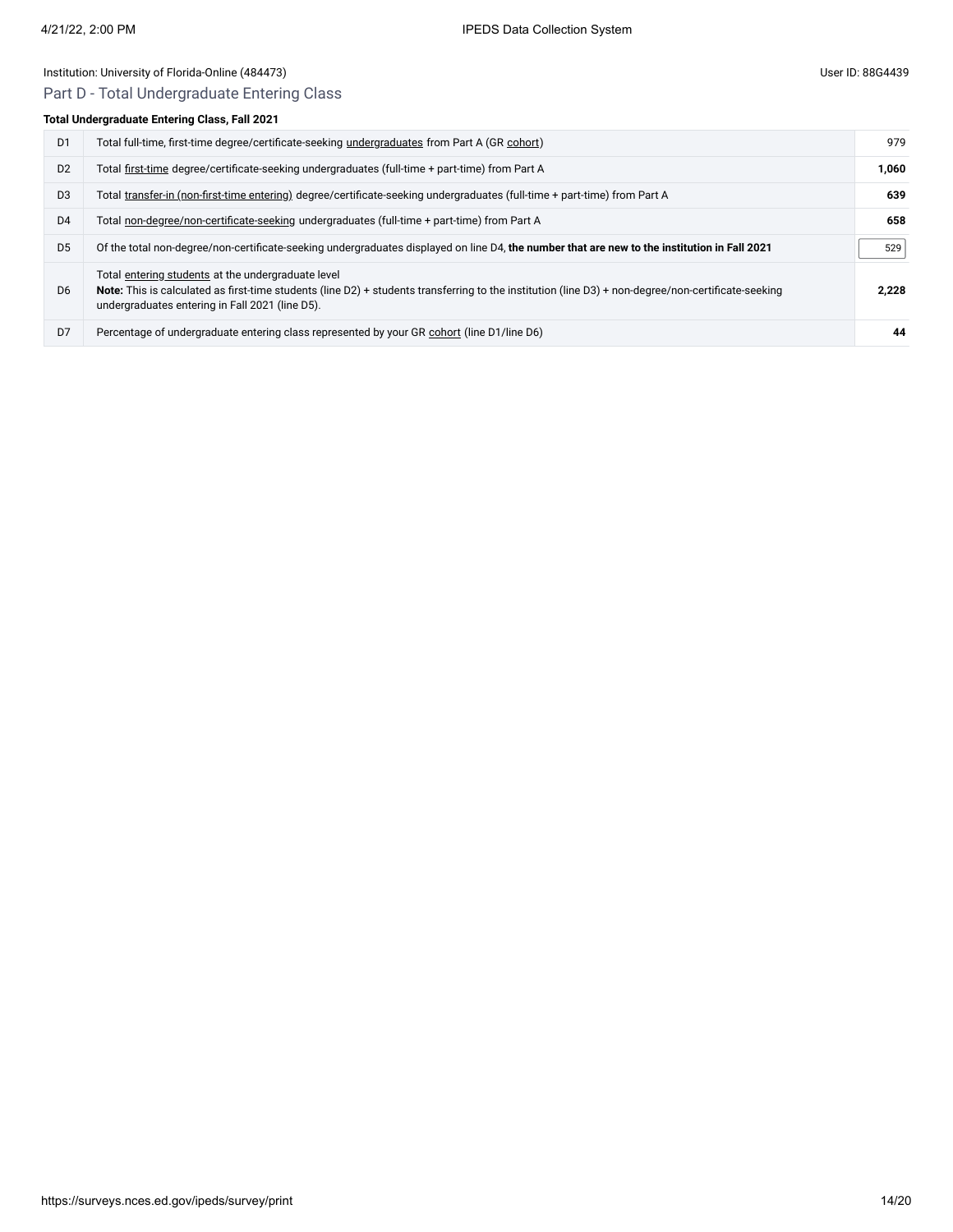### Part E - First-time Bachelor's Cohort Retention Rates (Full-time)

### **[Retention Rates](javascript:openglossary(772)) - Full-time, First-time Bachelor's Cohort from Fall 2020**

Academic reporters determine the cohort and retention as of the institution's official fall reporting date or as of October 15. Program reporters determine the cohort with enrollment any time between August 1 and October 31, 2020 and retention based on August 1, 2021.

The retention rate is calculated by the system after clicking "Save" on the screen. Exclusions are subtracted from and inclusions are added to the original cohort and the resulting adjusted cohort is used for calculating the retention rate.

Retention Data Reporting Reminders:

- Include only **full-time, first-time bachelor's** students in this cohort.
- Determine the full-time cohort using Fall 2020 status (e.g., if a student was full-time in Fall 2020, report them in the full-time cohort regardless of their Fall 2021 status).
- If there are no students to report in the cohort, enter zero. Do not leave the field blank.
- . Report in the exclusions box (line E2a) the number of students from the cohort who left the institution for any of the following reasons: died or were totally and permanently disabled; to serve in the armed forces (including those called to active duty); to serve with a foreign aid service of the Federal Government (e.g., Peace Corps); or to serve on official church missions.
- Report in the inclusion box (line E2b) first-time bachelor's-seeking [study abroad](javascript:openglossary(714)) students who were excluded from the first-time cohort (line E1) but who have re-enrolled at the institution their second year.

| FULL-TIME, FIRST-TIME BACHELOR'S COHORT RETENTION:                                         |                      |             | Prior year data<br>(Fall 2019 cohort) |  |
|--------------------------------------------------------------------------------------------|----------------------|-------------|---------------------------------------|--|
| E1<br>Full-time, first-time Fall 2020 bachelor's cohort                                    | 667                  | 688         |                                       |  |
| Exclusions from the Fall 2020 cohort<br>E <sub>2a</sub>                                    |                      | 0           |                                       |  |
| Inclusion to the Fall 2020 cohort<br>E2b                                                   |                      | 0           |                                       |  |
| Adjusted Fall 2020 cohort (line E1-E2a + E2b)<br>E3                                        | 667                  | 688         |                                       |  |
| Students from Fall 2020 cohort still enrolled as of Fall 2021<br>E4                        | 607                  | 464         |                                       |  |
| Full-time, first-time Fall 2020 bachelor's cohort retention rate (line E4 / line E3)<br>E5 | 91<br>$ \mathbf{v} $ | $67\%$<br>% |                                       |  |

The notes below provide context for the data you've reported above and may be posted on the College Navigator website.

Choose one option that best explains your data or choose "Not Applicable" if you do not wish to provide context notes. If none of the options provided explain your institution's data, then choose "Other" and write your own context notes. Therefore, you should write all context notes using proper grammar (e.g., complete sentences with punctuation) and common language that can be easily understood by students and parents (e.g., spell out acronyms).

Not Applicable

 $\overline{\phantom{0}}$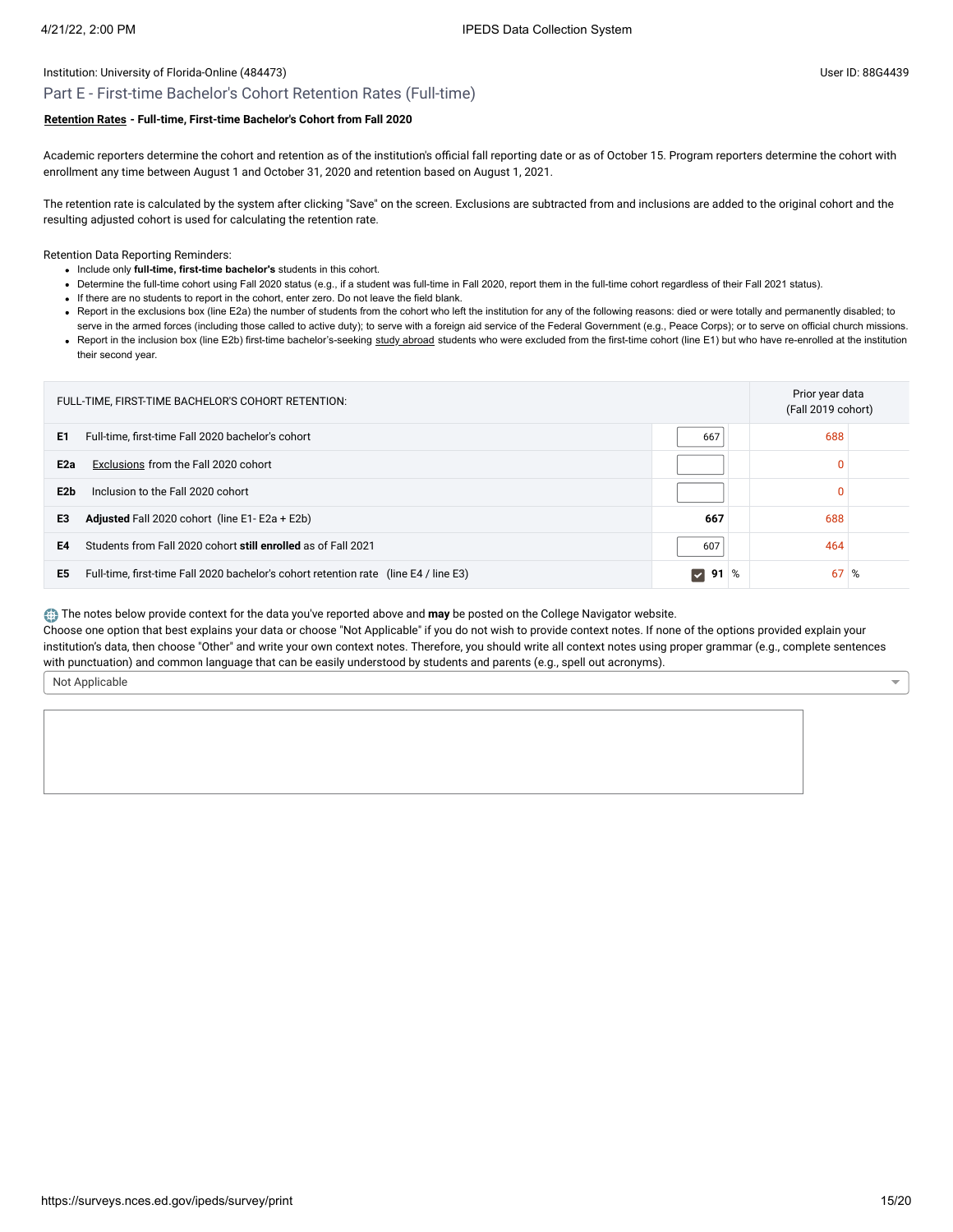### Part E - First-time Bachelor's Cohort Retention Rates (Part-time)

### **[Retention Rates](javascript:openglossary(772)) - Part-time, First-time Bachelor's Cohort from Fall 2020**

Academic reporters determine the cohort and retention as of the institution's official fall reporting date or as of October 15. Program reporters determine the cohort with enrollment any time between August 1 and October 31, 2020 and retention based on August 1, 2021.

The retention rate is calculated by the system after clicking "Save" on the screen. Exclusions are subtracted from the original cohort and the resulting adjusted cohort is used for calculating the retention rate.

Retention Data Reporting Reminders:

- Include only **part-time, first-time bachelor's-seeking** students in this cohort.
- Determine part-time using Fall 2020 attendance status (e.g., if a student was part-time in Fall 2020, report them in the part-time cohort regardless of their Fall 2021 status).
- If there are no students to report in the cohort, enter zero. Do not leave the field blank.
- . Report in the exclusions box (line E7a) the number of students from the cohort who left the institution for any of the following reasons: died or were totally and permanently disabled; to
- serve in the armed forces (including those called to active duty); to serve with a foreign aid service of the Federal Government (e.g., Peace Corps); or to serve on official church missions. . Report in the inclusion box (line E7b) first-time bachelor's-seeking [study abroad](javascript:openglossary(714)) students who were excluded from the first-time cohort (line E6) but who have re-enrolled at the institution their second year.

| PART-TIME, FIRST-TIME BACHELOR'S COHORT RETENTION: |                                                                                      |                            |  | Prior year data<br>(Fall 2019 cohort) |   |
|----------------------------------------------------|--------------------------------------------------------------------------------------|----------------------------|--|---------------------------------------|---|
| E <sub>6</sub>                                     | Part-time, first-time Fall 2020 bachelor's cohort                                    | 51<br>$\blacktriangledown$ |  | 73                                    |   |
| E7a                                                | Exclusions from the Fall 2020 cohort                                                 |                            |  | $\mathbf{0}$                          |   |
| E7b                                                | Inclusions to the Fall 2020 cohort                                                   |                            |  | $\mathbf{0}$                          |   |
| E8                                                 | <b>Adjusted</b> Fall 2020 cohort (line E6 - E7a + E7b)                               | 51                         |  | 73                                    |   |
| E9                                                 | Students from Fall 2020 cohort still enrolled as of Fall 2021                        | 41                         |  | 52                                    |   |
| E <sub>10</sub>                                    | Part-time, first-time Fall 2020 bachelor's cohort retention rate (line E9 / line E8) | $80\%$                     |  | 71                                    | % |

The notes below provide context for the data you've reported above and **may** be posted on the College Navigator website.

Choose one option that best explains your data or choose "Not Applicable" if you do not wish to provide context notes. If none of the options provided explain your institution's data, then choose "Other" and write your own context notes. Therefore, you should write all context notes using proper grammar (e.g., complete sentences with punctuation) and common language that can be easily understood by students and parents (e.g., spell out acronyms).

Not Applicable

 $\overline{\phantom{0}}$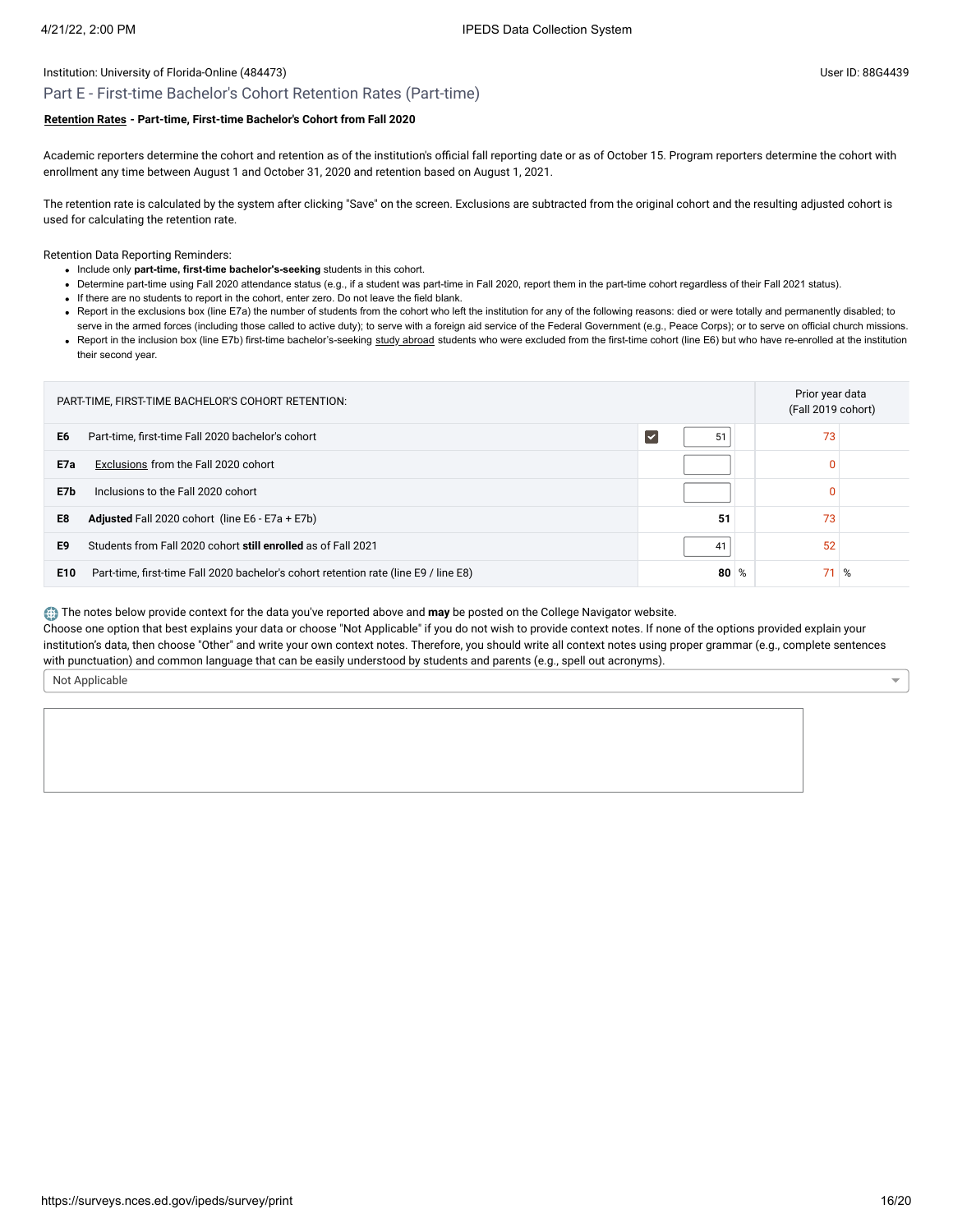# Part F - Student-to-Faculty Ratio

### **Student-to-Faculty Ratio**

Please provide your institution's student-to-faculty ratio (i.e., student-to-instructional staff) for undergraduate programs for Fall 2021. The student-to-faculty ratio and any accompanying context that is provided will be displayed on College Navigator.

Note: Logic in this item is similar to item I-2 from the Common Data Set data collection.

Click [here](javascript:openEFworksheet(2)) to use a worksheet to help you determine the student-to-faculty ratio

Student-to-faculty ratio 49 to 1 Student-to-faculty ratio prior year to 1 and the student-to-faculty ratio prior year to 1 and to 1 and to 1 and to 1 and to 1 and to 1 and to 1 and to 1 and to 1 and to 1 and to 1 and to 1 and to 1 and to 1 and to 1 and to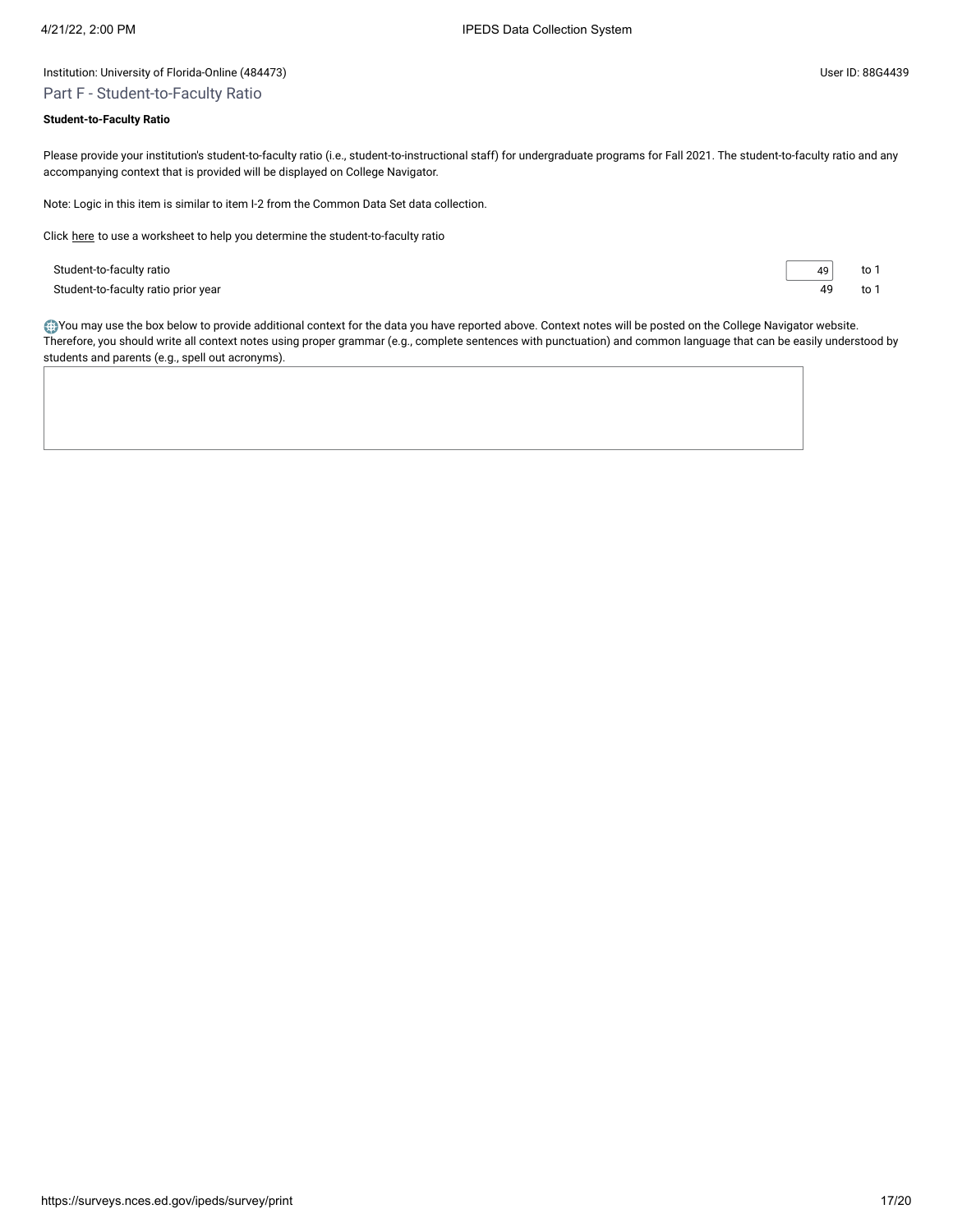# Prepared by

Reporting Reminders:

- The name of the preparer is being collected so that we can follow up with the appropriate person in the event that there are questions concerning the data.
- The Keyholder will be copied on all email correspondence to other preparers.
- The time it took to prepare this component is being collected so that we can continue to improve our estimate of the reporting burden associated with IPEDS.
- Please include in your estimate the time it took for you to review instructions, query and search data sources, complete and review the component, and submit the data through the Data Collection System.
- Thank you for your assistance.

| This survey component was prepared by: |  |                          |   |                          |           |                   |
|----------------------------------------|--|--------------------------|---|--------------------------|-----------|-------------------|
|                                        |  | Keyholder                |   | <b>SFA Contact</b>       |           | <b>HR Contact</b> |
|                                        |  | <b>Finance Contact</b>   | ◡ | Academic Library Contact | $\bullet$ | Other             |
|                                        |  | Name: ulrich adegbola    |   |                          |           |                   |
|                                        |  | Email: ulylerich@ufl.edu |   |                          |           |                   |
|                                        |  |                          |   |                          |           |                   |

How many staff from your institution only were involved in the data collection and reporting process of this survey component?

4.00 Number of Staff (including yourself)

How many hours did you and others from your institution only spend on each of the steps below when responding to this survey component? Exclude the hours spent collecting data for state and other reporting purposes.

| Staff member  | <b>Collecting Data Needed</b> | Revising Data to Match<br><b>IPEDS Requirements</b> | <b>Entering Data</b> | Revising and Locking Data |  |
|---------------|-------------------------------|-----------------------------------------------------|----------------------|---------------------------|--|
| Your office   | 6.00<br>hours                 | 12.00<br>hours                                      | 8.00<br>hours        | 2.00<br>hours             |  |
| Other offices | hours                         | hours                                               | hours                | 2.00<br>hours             |  |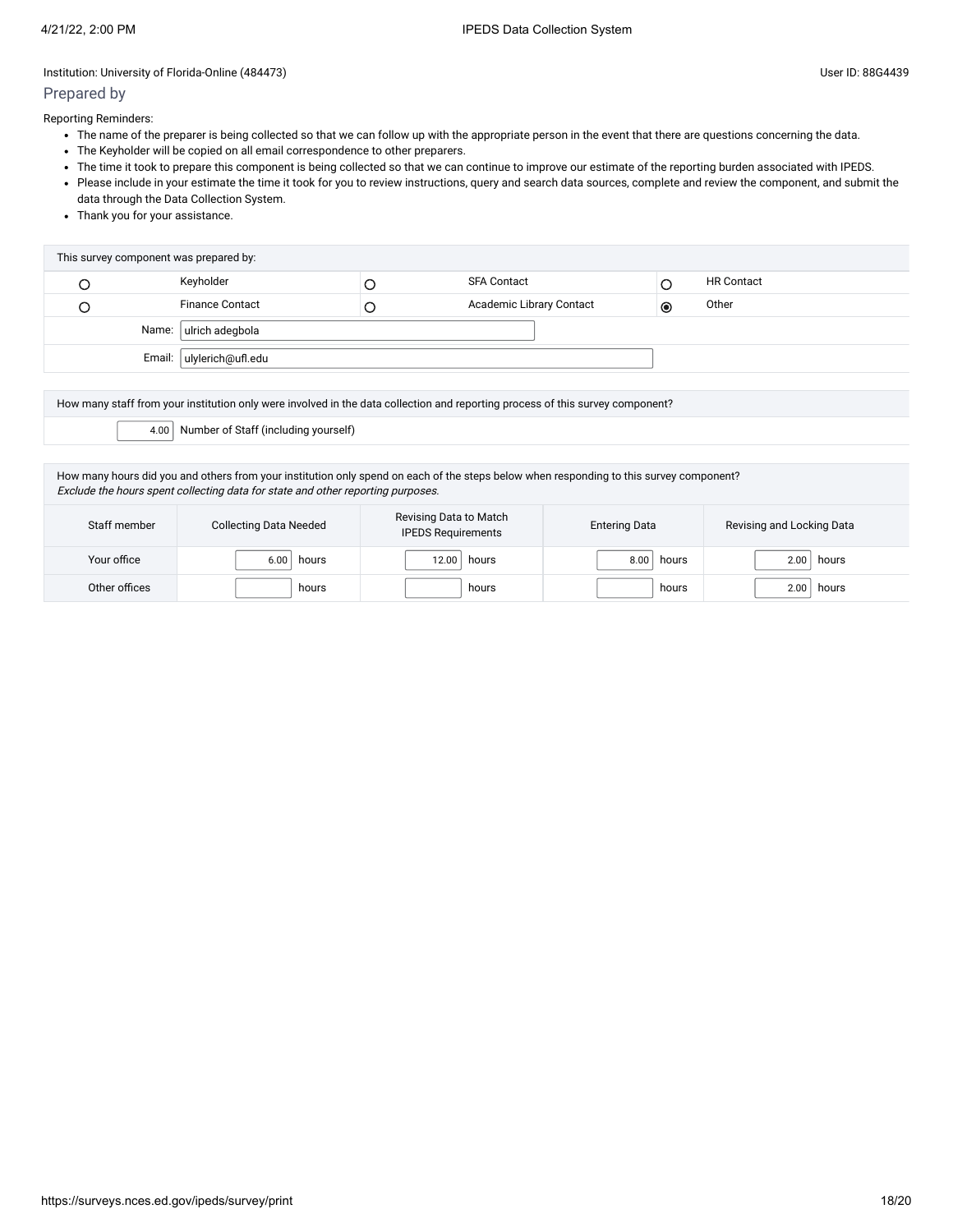### Summary

## **Fall Enrollment Survey Summary**

IPEDS collects important information regarding your institution. All data reported in IPEDS survey components become available in the IPEDS Data Center and appear as aggregated data in various Department of Education reports. Additionally, some of the reported data appears specifically for your institution through the College Navigator website and is included in your institution's Data Feedback Report (DFR). The purpose of this summary is to provide you an opportunity to view some of the data that, when accepted through the IPEDS quality control process, will appear on the College Navigator website and/or your DFR. College Navigator is updated approximately three months after the data collection period closes and Data Feedback Reports will be available through the Data [Center](https://nces.ed.gov/ipeds/use-the-data) and sent to your institution's CEO in November 2021.

Please review your data for accuracy. If you have questions about the data displayed below after reviewing the data reported on the survey screens, please contact the IPEDS Help Desk at: 1-877-225-2568 or [ipedshelp@rti.org.](mailto:ipedshelp@rti.org)

# Four-Year Institutions without Graduate Students

| <b>Undergraduate Student Enrollment</b>      |         |  |  |
|----------------------------------------------|---------|--|--|
| <b>Total enrollment</b>                      | 5.168   |  |  |
| Transfer-in enrollment                       | 639     |  |  |
|                                              |         |  |  |
| Student-to-faculty ratio                     | 49 to 1 |  |  |
|                                              |         |  |  |
| <b>Undergraduate Student Characteristics</b> |         |  |  |
| Percent of undergraduates who are female     | 54%     |  |  |
| Percent of undergraduates who are full-time  | 47%     |  |  |
|                                              |         |  |  |
| Percent of undergraduates by race/ethnicity: |         |  |  |
| American Indian or Alaska Native             | 0%      |  |  |
| Asian                                        | 6%      |  |  |
| <b>Black or African American</b>             | 6%      |  |  |
| Hispanic/Latino                              | 23%     |  |  |
| Native Hawaiian or Pacific Islander          | 0%      |  |  |
| White                                        | 57%     |  |  |
| Two or More Races                            | 4%      |  |  |
| Race and ethnicity unknown                   | 3%      |  |  |
| Nonresident alien                            | 1%      |  |  |
|                                              |         |  |  |
| Percent of undergraduate students by age:    |         |  |  |
| 24 and under                                 | 66%     |  |  |
| 25 and over                                  | 34%     |  |  |
| Age unknown                                  | $0\%$   |  |  |
|                                              |         |  |  |

| <b>Undergraduate Retention and Graduation Rate Cohort</b>       |     |  |
|-----------------------------------------------------------------|-----|--|
| First-time, full-time bachelor's seeking student retention rate | 91% |  |
| First-time, part-time bachelor's seeking student retention rate |     |  |
|                                                                 |     |  |
| Graduation rate cohort as percent of total entering students    | 44% |  |